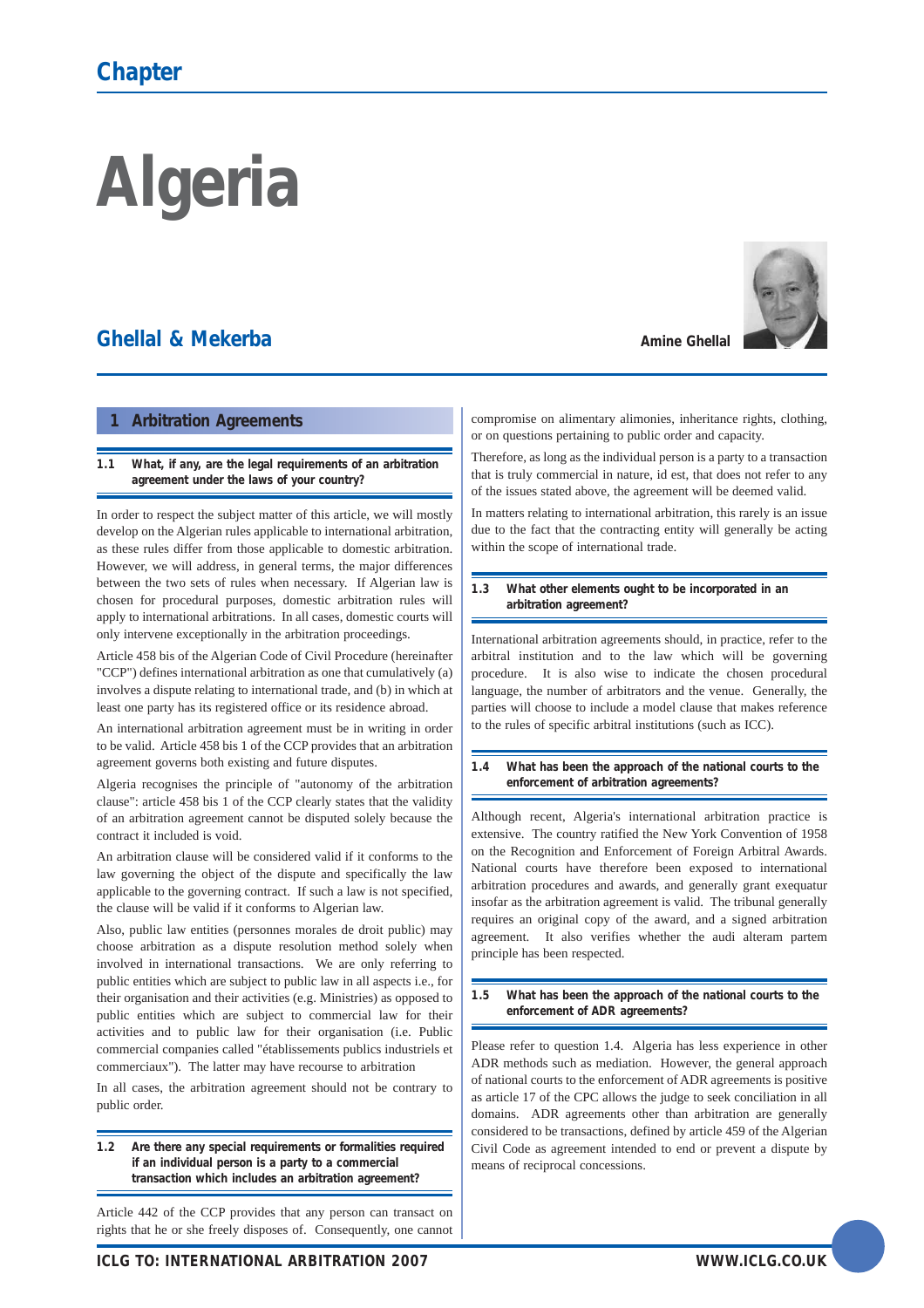# **2 Governing Legislation**

#### **2.1 What legislation governs the enforcement of arbitration agreements in your country?**

The Algerian Code of Civil Procedure governs the enforcement of arbitration agreements. Specifically, article 458 bis 17 to 458 bis 28 of the CPC, to which we refer throughout the present contribution, sets out the rules applicable to the recognition, enforcement, and appeal of international arbitral awards.

#### **2.2 Does the same arbitration law govern both domestic and international arbitration proceedings? If not, how do the laws differ?**

Arbitration law differs according to whether the proceedings are domestic or international.

The rules governing Algerian domestic arbitration are set forth in articles 442 to 458 of the CPC and the rules that are specific to international arbitration are set out in articles 458 bis to 458 bis 28.

From a general standpoint, it can be said that the rules applicable to international arbitration are not as rigid as those applicable to domestic arbitration. For example, the rules applicable to domestic arbitration distinguish between a "compromise" in the case of existing disputes, and a "clause compromissoire" which is freely translated as an "arbitration clause" intended to solve future disputes. As we have seen in question 1.1, article 458 bis 1 does not make this distinction and only refers to an arbitration agreement applicable to both existing and future disputes.

#### **2.3 Is the law governing international arbitration based on the UNCITRAL Model Law? Are there significant differences between the governing law and the Model Law?**

The UNCITRAL Model Law was taken into consideration by the drafters of Legislative Decree n93-09 in the sense that they tried to avoid any contradiction with the generally accepted rules of international arbitrators. However, the drafters also sought inspiration in the most modern arbitration laws of different countries, including Swiss.

A notable difference can be found in the Algerian definition of international arbitration (please refer to question 1.1).

# **3 Jurisdiction**

**3.1 Are there any subject matters that may not be referred to arbitration under the governing law of your country? What is the general approach used in determining whether or not a dispute is "arbitrable"?**

Please refer to question 1.2. Article 442 of the CCP provides that one cannot compromise on alimentary alimonies, inheritance rights, clothing, or on questions pertaining to public order, and to the state and capacity of persons.

The most common obstacle to the arbitrability of a dispute is public order. The Public order is not clearly defined under Algerian law. Generally speaking, one can differentiate between the general concept of public order and the issues that pertain to public order (such as exchange control, tax regulation, and customs law). The general concept of public order refers to the rules that are intended to govern life in society and that aim to protect morality, economy

#### **3.2 Is an arbitrator permitted to rule on the question of his or her own jurisdiction?**

Algerian law clearly recognises the principle of "competencecompetence" in international arbitration. Article 458 bis 7 states that the arbitral tribunal rules on its own competence. The same article provides that a party can challenge the competence of an arbitrator before defences are raised on the subject matter of the dispute: the arbitral tribunal rules on its competence by a preliminary decision, except if a challenge is mounted that relates to the subject matter of the dispute.

#### **3.3 What is the approach of the national courts in your country towards a party who commences court proceedings in apparent breach of an arbitration agreement?**

In practice, a national court will declare itself incompetent if it regards the arbitration agreement as valid. However, in a recent decision, a national court decided that arbitration may not obstruct a person's natural right to have recourse to justice. These types of decisions are, however, exceptional and legally unfounded.

#### **3.4 Under what circumstances can a court address the issue of the jurisdiction and competence of the national arbitral tribunal?**

Please refer to question 3.3. As we have seen supra, in some cases, a party may seize the domestic court in order to see it decline the arbitrator's competence. However, the court will start by studying the validity of the arbitration agreement. The court will declare itself incompetent if it considers the arbitration agreement valid. Please refer to section 1 for more information on the validity of an international arbitration agreement under Algerian law.

In practice, the national courts have addressed the issue of the jurisdiction and competence of the national arbitral tribunal in the following cases: (a) one of the parties disputed the competence of the arbitration court; (b) one of the parts could not pay the provision; (c)one of the issues may not be subject to arbitration; (d) the clause is pathological; (e) the arbitrator is challenged; or (f) there is an objection based on professional or national secrecy or security.

Under article 113 of the Algerian Civil code, a contract is only binding to the signing parties and cannot be imposed on a third party. This rule is applicable to arbitration agreements.

Also, article 458 bis 21 of the CPC states that arbitral awards may not be opposed to third parties.

The CPC, in its article 81, allows a party to involve an entity or individual in a suit if it considers that the latter should ultimately bear the burden of damages (insurers, or subcontractors for example). This is called "call for guarantee" and may, in principle, be used also in the framework of arbitration.

**<sup>3.5</sup> Under what, if any, circumstances does the national law of your country allow an arbitral tribunal to assume jurisdiction over individuals or entities which are not themselves party to an agreement to arbitrate?**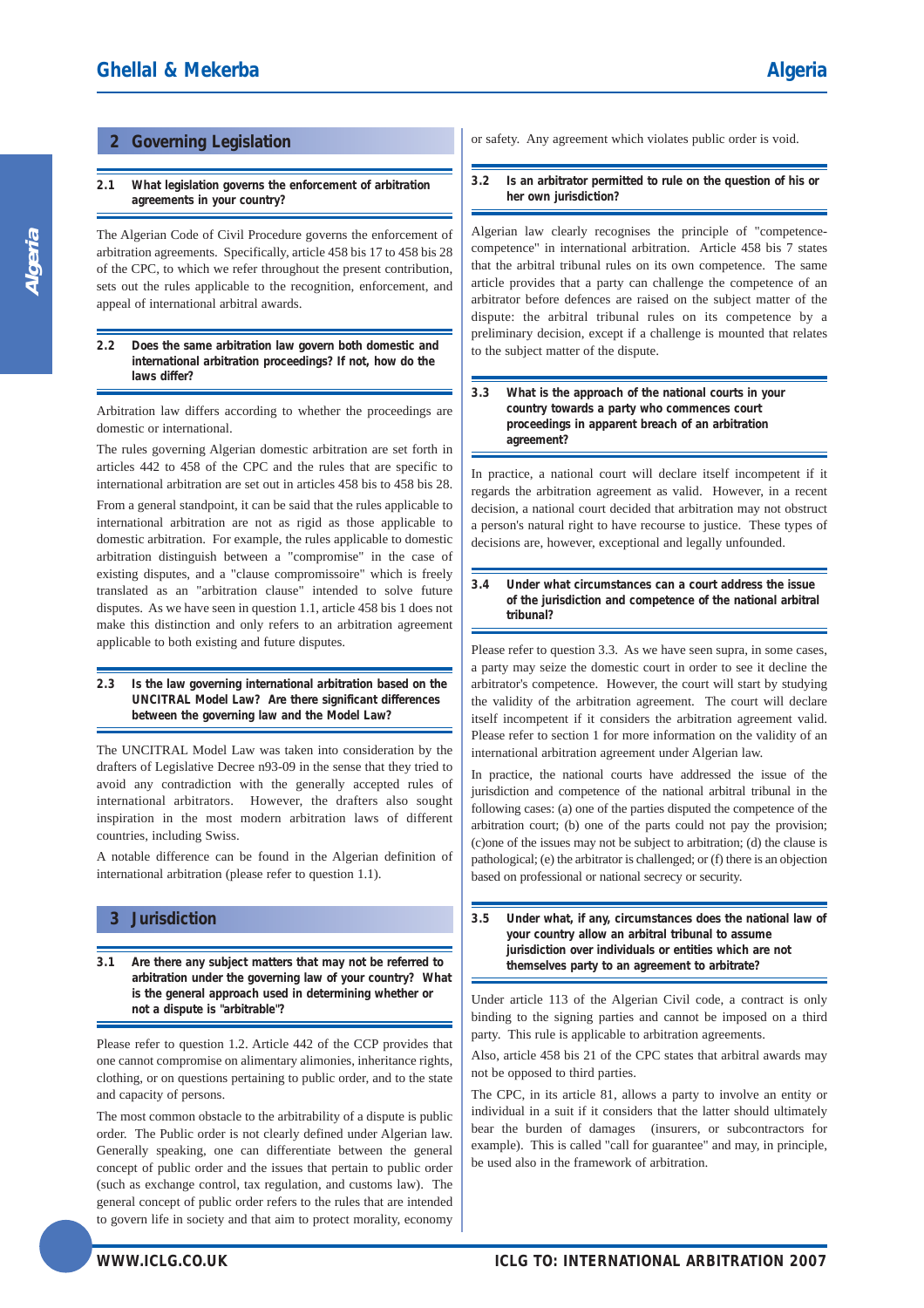# **4 Selection of Arbitral Tribunal**

#### **4.1 Are there any limits to the parties' autonomy to select arbitrators?**

Algerian law does not fix direct limits to the party autonomy. However, indirect limits result from rules allowing parties to challenge the arbitrators.

The nomination of an arbitrator may be challenged under certain circumstances. Under article 458 bis 5 of the CPC, a challenge is possible (a) if the arbitrator does not fulfil to the qualifications agreed upon between the parties; (b) when an additional cause of challenge is included in the arbitration regulation adopted by the parties; and (c) when an arbitrator has indirect or direct economic ties with one of the parties.

Disputing parties may challenge the arbitrators they designated or contributed to designate only on the basis of reasons that emerged after the designation.

**4.2 If the parties' chosen method for selecting arbitrators fails, is there a default procedure?**

The CPC provides for a default procedure. However, one must distinguish upon whether the arbitration is to take place within or outside of Algeria.

If the arbitration is to take place in Algeria, the diligent party may seize the competent court in order to have it designate the arbitrator. Under article 458 bis 3, the competent court is, alternatively: (a) the court designated by the arbitration agreement; (b) the court having jurisdiction over the area in which the arbitral tribunal has its seat; (c) the court having jurisdiction over the area where the defendant has his domicile; or (d) if the defender is situated outside of Algeria, where the plaintiff has his domicile.

If the arbitration is to take place outside of Algeria and Algerian procedural law is chosen, the court of Algiers will have jurisdiction.

**4.3 Can a court intervene in the selection of arbitrators? If so, how?**

Yes, a court can intervene in the selection of arbitrators. Please refer to question 4.2. When a court is required to designate an arbitrator, it will do so by way of ordinance and upon party request. If the courts described under question 4.2 are to nominate a third arbitrator, the latter's nationality must differ from those of the two first arbitrators.

Furthermore, the court can designate the arbitrators from a list that has been drafted by the parties.

#### **4.4 What are the requirements (if any) as to arbitrator independence, neutrality and/or impartiality?**

Please refer to question 4.1. Under article 458 bis 5 of the CPC, an arbitrator can be challenged when there is a doubt as to his impartiality. Article 458 bis 5 specifies that this is notably the case when the arbitrator has indirect or direct economic ties with one of the parties. It should be noted that article 458 bis 5 is not exhaustive, and in practice, a judge can deem an arbitrator as impartial in other circumstances.

Also, in order to protect neutrality, a judge who is called upon to nominate an arbitrator will have to choose an arbitrator whose nationality is different from that of the party.

# **5 Procedural Rules**

**5.1 Are there laws or rules governing the procedure of arbitration in your country? If so, do those laws or rules apply to all arbitral proceedings sited in your country?**

Some of the rules contained in the "International Arbitration" chapter of the CPC address, in general terms, procedural matters such as administration of evidence, and temporary or conservatory measures.

However, in the main, the CPC refers to the choice of the parties for all procedural aspects. Article 458 bis 6 clearly states that the parties can, directly or by reference to an arbitration regulation, choose the procedure to be followed during arbitration. The arbitration may also be subject to a procedure elaborated by the parties in the agreement.

If the agreement is silent on such issues and unless the parties have agreed otherwise, the arbitral tribunal chooses the procedure as needed, either directly or by reference to a law or arbitration regulation.

Rules governing domestic arbitration address more procedural issues than those governing international arbitration (please refer to question 2.2).

**5.2 In arbitration proceedings conducted in your country, are there any particular procedural steps that are required by law?**

Algerian Law does not provide for any particular steps in international arbitration proceedings. This is not the case with domestic arbitration (please refer to questions 2.2 and 5.1)

#### **5.3 Are there any rules that govern the conduct of an arbitration hearing?**

Algerian law does not govern the conduct of an arbitration hearing. This will be defined in the chosen procedure. However, as we will see in section 10, arbitration proceedings must abide to due process of law principles. This requirement indirectly affects the conduct of hearings.

#### **5.4 What powers and duties does the national law of your country impose upon arbitrators?**

The arbitral tribunal has authority to examine its own competence. Aside from this attribute, Algerian law is somewhat silent as to the powers and duties of the arbitrator.

In most cases, the powers which an arbitral tribunal is granted under the CPC may be limited in the Arbitration Agreement. For example, article 458 bis 9 of the CPC provides that the arbitral tribunal may grant interim measures and temporary relief unless such a possibility is excluded in the arbitration agreement. Also, article 458 bis 12 allows an arbitrator to grant partial awards, once again provided that the arbitration agreement does not state otherwise.

#### **5.5 Do the national courts have jurisdiction to deal with procedural issues arising during an arbitration?**

The national courts do not have power to deal with procedural issues in international arbitrations. However, in some circumstances, the arbitrators may call upon the national courts in order to obtain assistance in procedural matters (such as admission of evidence).

Rules applicable to domestic arbitration oblige the courts to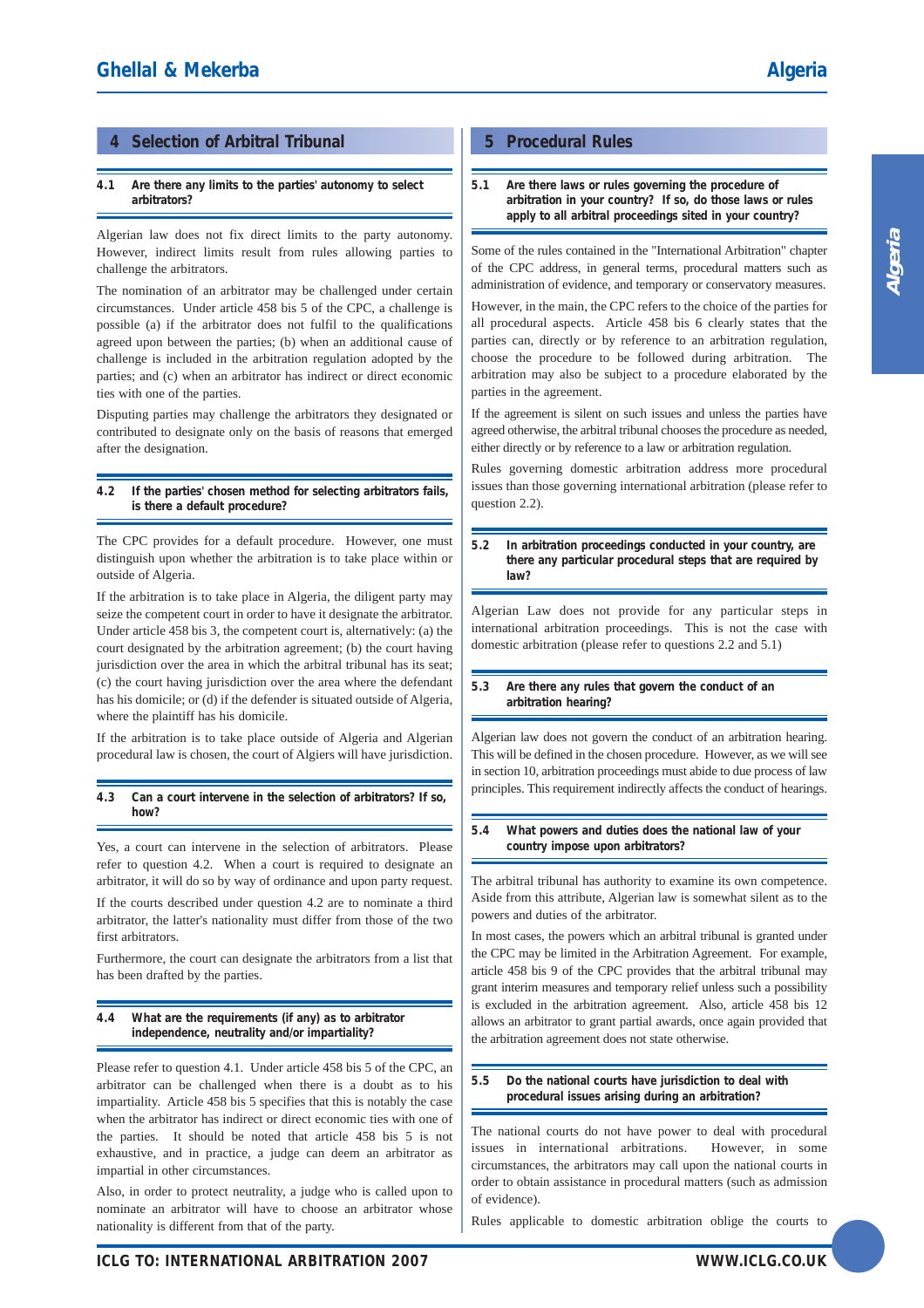intervene if the procedure involved forgery or criminal conduct (article 448 al 2 of the CPC)

**5.6 Are there any special considerations for conducting multiparty arbitrations in your country (including in the appointment of arbitrators)? Under what circumstances, if any, can multiple arbitrations (either arising under the same agreement or different agreements) be consolidated in one proceeding? Under what circumstances, if any, can third parties intervene in or join an arbitration proceeding?** 

Algerian law has not yet adapted its practice to multiparty arbitrations. The agreement of all parties would be necessary in order to consolidate proceedings. The joining of the third party will generally involve an amendment to the arbitration agreement or a new arbitration agreement signed by all parties.

#### **5.7 What is the approach of the national courts in your country towards ex parte procedures in the context of international arbitration?**

Please refer to question 5.1. On the basis of 458 bis6, it is possible to organise an ex parte procedure when a party voluntarily does not present itself before the arbitral tribunal after having been regularly convened.

The general rules applicable to Algerian judicial proceedings allow ex parte procedures (article 35 of the CPC). Therefore, if Algerian law is chosen as the applicable procedural law in the framework of an international arbitration, ex parte proceedings will be deemed valid.

# **6 Preliminary Relief and Interim Measures**

**6.1 Under the governing law, is an arbitrator permitted to award preliminary or interim relief? If so, what types of relief? Must an arbitrator seek the assistance of a court to do so?**

Under article 458 bis 9 of the CPC, an arbitrator may grant interim relief or conservatory measures. He is under no duty to seek the assistance of the court in such cases. However, he may seek the assistance of the court if the party does not voluntarily accept the injunction. The court will then apply its own law.

Article 458 bis 6 of the CPC allow the parties to convene otherwise.

**6.2 Is a court entitled to grant preliminary or interim relief in proceedings subject to arbitration? In what circumstances? Can a party's request to a court for relief have any effect on the jurisdiction of the arbitration tribunal?**

Rules applicable to international arbitration are silent on this point. However, once again, article 458 bis 6 of the CPC allows the parties to give such powers to the courts. If the parties are silent on this point, a court will not be allowed to grant such measures.

#### **6.3 In practice, what is the approach of the national courts to requests for interim relief by parties to arbitration agreements?**

Please refer to question 6.2. Since arbitrators are given the right to grant preliminary relief and interim measures, courts will declare themselves incompetent even when faced with a request for preliminary or interim relief. This will be the case unless the parties have agreed to grant courts specific powers which will be

**6.4 Does the national law allow for the national court and/or arbitral tribunal to order security for costs?**

Algerian law does not explicitly grant such a power. Nor does it impede it.

# **7 Evidentiary Matters**

#### **7.1 What rules of evidence (if any) apply to arbitral proceedings in your country?**

The CPC does not develop on specific rules of evidence applicable to international arbitration procedures. However, under article 458 bis 10. "the arbitral tribunal proceeds on its own to the administration of evidence."

Article 446 of the CPC, applicable to domestic arbitration, provides that the "timeframes and forms" applicable to jurisdictions will be applicable to arbitral tribunals. Therefore, if Algerian law is chosen to govern procedural issues, the evidence rules of the CPC will apply.

**7.2 Are there limits on the scope of an arbitrator's authority to order the disclosure of documents and other disclosure of discovery (including third party disclosure)?**

#### Please refer to questions 7.1 and 7.3

Article 458 bis 11 of the CPC allows an arbitrator to seek the assistance of a tribunal for evidence purposes. Generally, one must refer to the normal procedural guarantees offered under the majority of the legal systems. Arbitrators must abide to the rule of professional secrecy.

Also, article 458 bis 6 of the CPC allows parties to implement a specific discovery system.

#### **7.3 Under what circumstances, if any, is a court able to intervene in matters of disclosure/discovery?**

Article 458 bis 11 of the CPC provides that a court may be called upon in order to facilitate the administration of evidence. The arbitral tribunal, the parties in agreement with the arbitral tribunal, or the most diligent party once authorised by the arbitral tribunal may request the assistance of the jurisdictionally competent judge.

**7.4 What is the general practice for disclosure / discovery in international arbitration proceedings?**

The practice is to invite the party to submit the document. Failure to do so will give rise to a presumption against the defaulting party. If the document is absolutely necessary and a party does not provide it, intervention by the Courts may be requested.

**7.5 What, if any, laws, regulations or professional rules apply to the production of written and/or oral witness testimony? For example, must witnesses be sworn in before the tribunal? Is cross-examination allowed?**

There are no specific rules directly applicable to the production of written and/or oral testimony in the framework of international arbitration. These matters will be governed by the procedural law chosen by the parties.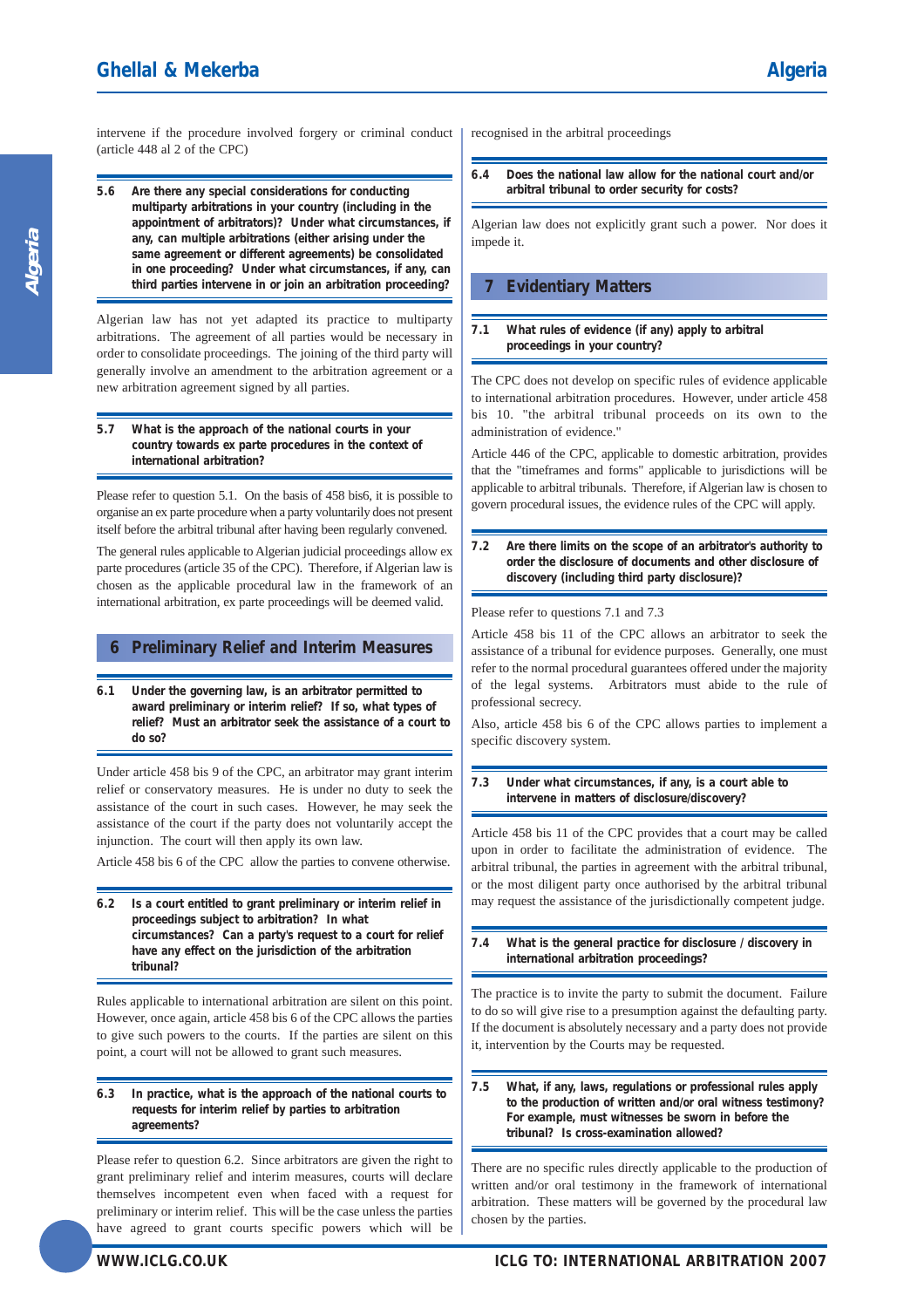**7.6 Under what circumstances does the law of your Country treat documents in an arbitral proceeding as being subject to privilege? In what circumstances is privilege deemed to have been waived?**

Algerian law does not address privilege. However, in practice, an arbitral proceeding is generally protected by confidentiality. This confidentiality applies to all documents submitted within the proceeding.

### **8 Making an Award**

**8.1 What, if any, are the legal requirements of an arbitral award?**

Artice 458 (bis) 13. - of the CPC provides that the award is delivered in the procedure and in the form agreed upon by the parties. If the parties have not agreed on these modalities, an award will be rendered by a single arbitrator when applicable and by majority when there are numerous arbitrators. The award is written, explained, located, dated and signed by each arbitrator. If one of the arbitrator refuses to sign, the other arbitrators must mention it in the award; the award will then produce the same effect as if it had been signed by each one of them.

A dissenting arbitrator may include his opinion in the award.

#### **9 Appeal of an Award**

**9.1 On what bases, if any, are parties entitled to appeal an arbitral award?**

The general rule is that an arbitral award may not be subject to appeal. However, under article 458 bis 25 of the CPC, an award delivered in Algeria in the scope of an international arbitral proceeding may be annulled for the reasons listed in article 458 bis 23. Article 458 bis 23 deals with the appeal of enforcement decisions rendered by domestic courts. Such an appeal is possible in the following circumstances: (a) if the arbitral tribunal is considered not qualified or inefficient; (b) if the arbitration agreement is inexistent, void, or expired; (c) if the arbitral panel was improperly formed or if the sole arbitrator was irregularly designated; (d) if the arbitral tribunal rendered its award without conforming itself to its delimitated assignment; (e) if the arbitral tribunal decided ultra petita; (f) if the proceedings were not adversarial; (g) if the arbitral tribunal did not or insufficiently explained its award, or if its explanations are contradictory; or (h) if the recognition or the execution of the award is contrary to international public order.

The CPC provides that the decision refusing the enforcement of an award may always be appealed.

#### **9.2 Can parties agree to exclude any basis of appeal or challenge against an arbitral award that would otherwise apply as a matter of law?**

Parties may agree to exclude the above described basis for appeal. However, in practice, some courts may consider that recourse to justice is a fundamental right that cannot be wavered. They therefore may accept the appeal even if the parties have agreed to exclude it.

#### **9.3 Can parties agree to expand the scope of appeal of an arbitral award beyond the grounds available in relevant national laws?**

The parties are allowed to choose the procedural law that will govern the arbitral proceedings. If these laws or regulations comprise an additional appellate procedure, the procedural law will be enforced. It is therefore possible to expand the scope of appeal.

**9.4 What is the procedure for appealing an arbitral award in your country?**

Article 458 bis 24 of the CPC provides that the appeal of enforcement awards envisaged in articles 458 bis 22 and 458 bis 23 (please refer to question 9.1) is carried out before the court with appellate jurisdiction over the tribunal that granted enforcement. The appeal must be formed within one month flowing the judge's "notification" of the decision.

# **10 Enforcement of an Award**

**10.1 Has your country signed and/or ratified the New York Convention on the Recognition and Enforcement of Foreign Arbitral Awards? Has it entered any reservations? What is the relevant national legislation?**

Algeria adhered to the New York Convention on the Recognition and Enforcement of Foreign Arbitral Awards through Law n° 88-18 of July 12th 1988. Algeria will apply the Convention only to recognition and enforcement of awards made in the territory of another contracting State, and only to differences arising out of legal relationships, whether contractual or not, that are considered commercial under Algerian law.

One of the objectives behind the CPC's 1993 modification (please refer to question 1) was to adapt Algerian regulation to its international obligations deriving from the convention. Articles 458 bis and following of the CPC are therefore largely inspired by the Convention and sometimes even go further in the recognition of arbitral awards than the CPC itself.

**10.2 Has your country signed and/or ratified any regional Conventions concerning the recognition and enforcement of arbitral awards?**

Algeria approved the Washington Convention on the Settlement of Investment Disputes Between States and Nationals of Other States by Ordinance n° 95-04 of January 21st 1995. The convention was ratified by the Presidential Decree n° 95-345 of October 30th 1995.

**10.3 What is the approach of the national courts in your country towards the recognition and enforcement of arbitral awards in practice? What steps are parties required to take?**

Articles 458 bis 17 to 458 bis 21 set out the steps that parties are required to take for recognition and enforcement. The steps are the following:

- ÷ A party seeking recognition of an arbitral award must first establish the existence of the arbitral award. The said award must not be contrary to international public order.
- The award will be declared enforceable by the president of the court having jurisdiction over the territory where the award was rendered or where enforcement is sought.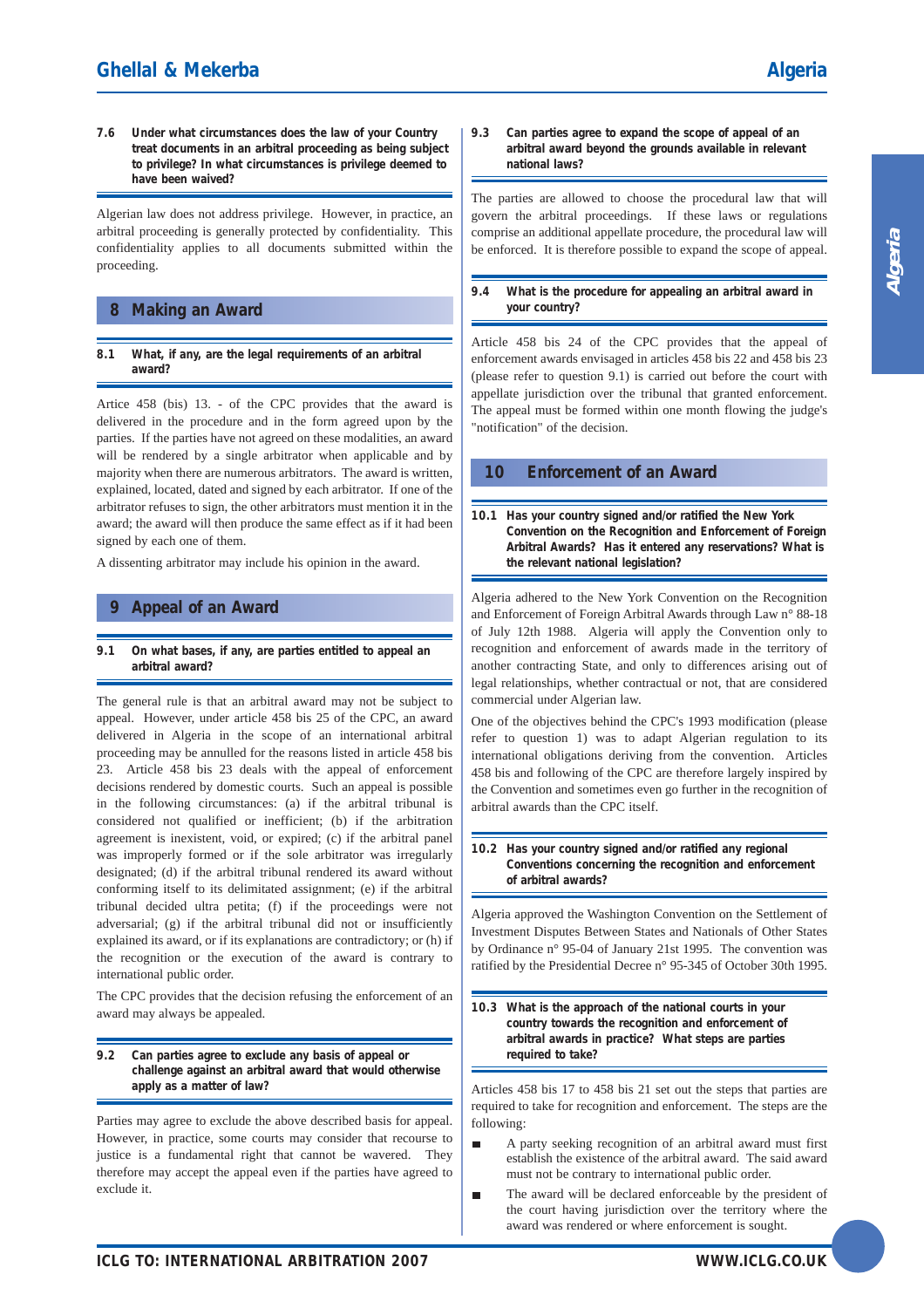The existence of an award is established by an original copy of the award and by the arbitration agreement, or by copies of these documents that sufficiently prove their existence.

Notwithstanding the fact that Algerian courts, in general, apply the law, many of the country's most important companies are parties to international contracts that include arbitration clauses. The credibility of these companies is therefore largely dependent on a correct application of international arbitration rules by Algerian courts.

**10.4 What is the effect of an arbitral award in terms of res judicata in your country? Does the fact that certain issues have been finally determined by an arbitral tribunal preclude those issues from being re-heard in a national court and, if so, in what circumstances?**

As soon as it is rendered, the arbitral award is res judicata in application of article 458 bis 16 of the CPC. An Algerian court may therefore not re-judge the dispute at issue.

# **11 Confidentiality**

**11.1 Are arbitral proceedings sited in your country confidential? What, if any, law governs confidentiality?.** 

No rule specifically deals with the confidentiality of the arbitral proceedings. However, parties systematically include this principle in their agreement and courts enforce it.

#### **11.2 Can information disclosed in arbitral proceedings be referred to and/or relied on in subsequent proceedings?**

There is no impediment to the use of information disclosed in arbitral proceedings. On the one hand, if the subsequent proceedings are not confidential, and the court requires disclosure, parties will have to abide. On the other hand, if the parties voluntarily disclose such information, they will almost certainly be held ultimately liable on the basis of tort or contractual liability. Also, courts will generally bring the attention of the parties to the importance of confidentiality.

**11.3 In what circumstances, if any, are proceedings not protected by confidentiality?**

In some cases, public policy or acts of the prince may justify the violation of confidentiality. This may be the case for example, with tax inspections or criminal actions.

# **12 Remedies / Interests / Costs**

**12.1 Are there limits on the types of remedies (including damages) that are available in arbitration (e.g., punitive damages)?**

Algerian international arbitration law does not limit damages. However, the law applicable to the merits of the case may limit the types of remedies offered.

If Algerian law is chosen, the following rules will apply: Article 182, Paragraph 2 of the Civil Code, provides that losses are compensable, provided they are the "normal consequence of the non performance of the contract or of the delay in performing". The Civil Code (articles 184 al 2 and 185) also allow the judge to reduce damages in certain circumstances, notably if the claims are excessive.

The Algerian Civil Code also allows for liquidated damages. Article 183 states that "the parties may determine in advance the quantum of the compensation for liability. They can do so either in the contract itself or in another deed at a later stage…".

#### **12.2 What, if any, interest is available?**

Algerian international arbitration law does not deal with interest rates. However, the law applicable to the merits of the case may limit the types of remedies offered. If the chosen substantive law is Algerian, article 186 of the Algerian Civil code will apply. The said article forces a debtor to repair the damage caused by the delay of his payment.

#### **12.3 Are parties entitled to recover fees and/or costs and, if so, on what basis? What is the general practice with regard to shifting fees and costs between the parties?**

Algerian international arbitration law does not address such issues, which are generally governed by the procedural law. There is no provision expressly allowing or impeding the shifting of fees and costs between parties. Under the Algerian CPC, the defeated party in a law suit must cover all related expenses. Courts systematically apply this principle.

**12.4 Is an award subject to tax? If so, in what circumstances and on what basis?**

The award itself is not subject to tax. However, the damages which may be allocated will be taxable if the entity is Algerian and subject to Algerian revenue tax.

# **13 Investor State Arbitrations**

**13.1 Has your country signed and ratified the Washington Convention on the Settlement of Investment Disputes Between States and Nationals of Other States (1965)?**

Algeria signed the Washington Convention on the Settlement of Investment Disputes Between States and Nationals of Other States on April 17th 1995. The convention was ratified on February 21st, 1996 and entered into force on March 22nd, 1996.

**13.2 Is your county party to a significant number of Bilateral Investment Treaties (BITs) or Multilateral Investment treaties (such as the Energy Charter Treaty) that allow for recourse to arbitration under the auspices of the International Centre for the Settlement of Investment Disputes ('ICSID')?**

Algeria has signed bilateral investment agreements with the following countries Austria, Belgium-Luxembourg, Bulgaria, China, Czech Republic, Denmark, Egypt, Ethiopia, France, Germany, Greece, Italy, Jordan, Korean Republic, Kuwait, Libya, Mali, Malaysia, Mozambique, Niger, Nigeria, Qatar, Romania, Saudi Arabia, Spain South Africa, Sudan, Sultanate of Oman, Syria, Turkey, USA, Vietnam, and Yemen. Most, if not all of these investment treaties, provide two options for parties involved in a dispute: they may either use ad hoc arbitration (Cnudci), or ICSID. Algeria is currently an observer to the energy charter.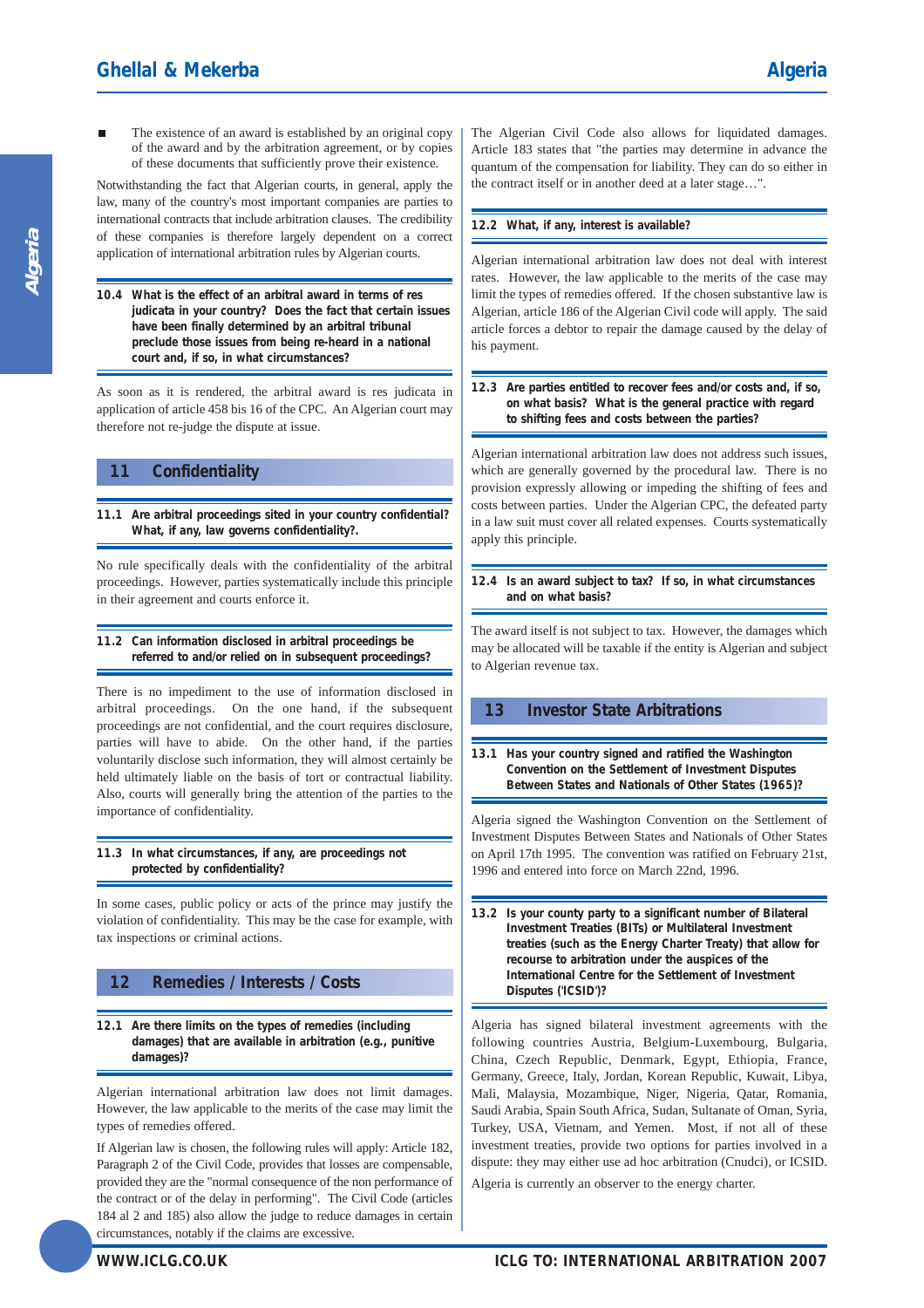#### **13.3 Does your country have standard terms or model language that it uses in its investment treaties and, if so, what is the intended significance of that language?**

Not all investment treaties follow the same model. However, most of them include the same general concepts and provisions that address issues such as national treatment and most favoured nation treatment, expropriation, transfer of funds, and dispute resolution.

**13.4 In practice, have disputes involving your country been resolved by means of ICSID arbitration and, if so, what has the approach of national courts in your country been to the enforcement of ICSID awards?**

The first ICSID based award involving Algeria was rendered on January 10th, 2005. The arbitral tribunal declined its own jurisdiction. A second decision based on the same dispute was rendered on the 12th of July 2006. The arbitral tribunal this time declared itself competent and sent back to a subsequent ordinance on the merits of the case. We therefore cannot yet evaluate the attitude of the Algerian courts in the face of such a decision. However, we have strong reasons to believe that it will continue enforcing awards as long as annulment may not be requested on the ground of article 458 bis 23 (please refer to question 9.1).

#### **13.5 What is the approach of the national courts in your country towards the defence of state immunity regarding jurisdiction and execution?**

No immunity is granted to the state in the framework of its international agreements. This is true for both jurisdiction and enforcement purposes.

# **14 General**

**14.1 Are there noteworthy trends in the use of arbitration or arbitration institutions in your country? Are certain disputes commonly being referred to arbitration?**

Algeria's experience in international arbitration is solid. The country has provided some of the world's most reputable arbitrators. Arbitration has been practiced in Algeria since its independence in 1962.

From a financial point of view, Algeria is a healthy country. It has recently paid off all of its debts and is currently embarking on a spending spree intended, notably to modernise its infrastructures. An Association Agreement with the European Union was enforced as of September 1st 2005, and Algeria's accession to the WTO should happen in the following years, if not soon.

Given these facts, the Algerian state and the country's economic operators are currently signing and will continue to sign international contracts which, in most cases will include arbitration clauses. Algerian international arbitration practice is therefore bound to augment.

**14.2 Are there any other noteworthy current issues affecting the use of arbitration in your country?**

Please refer to the questions above for a discussion of current issues.